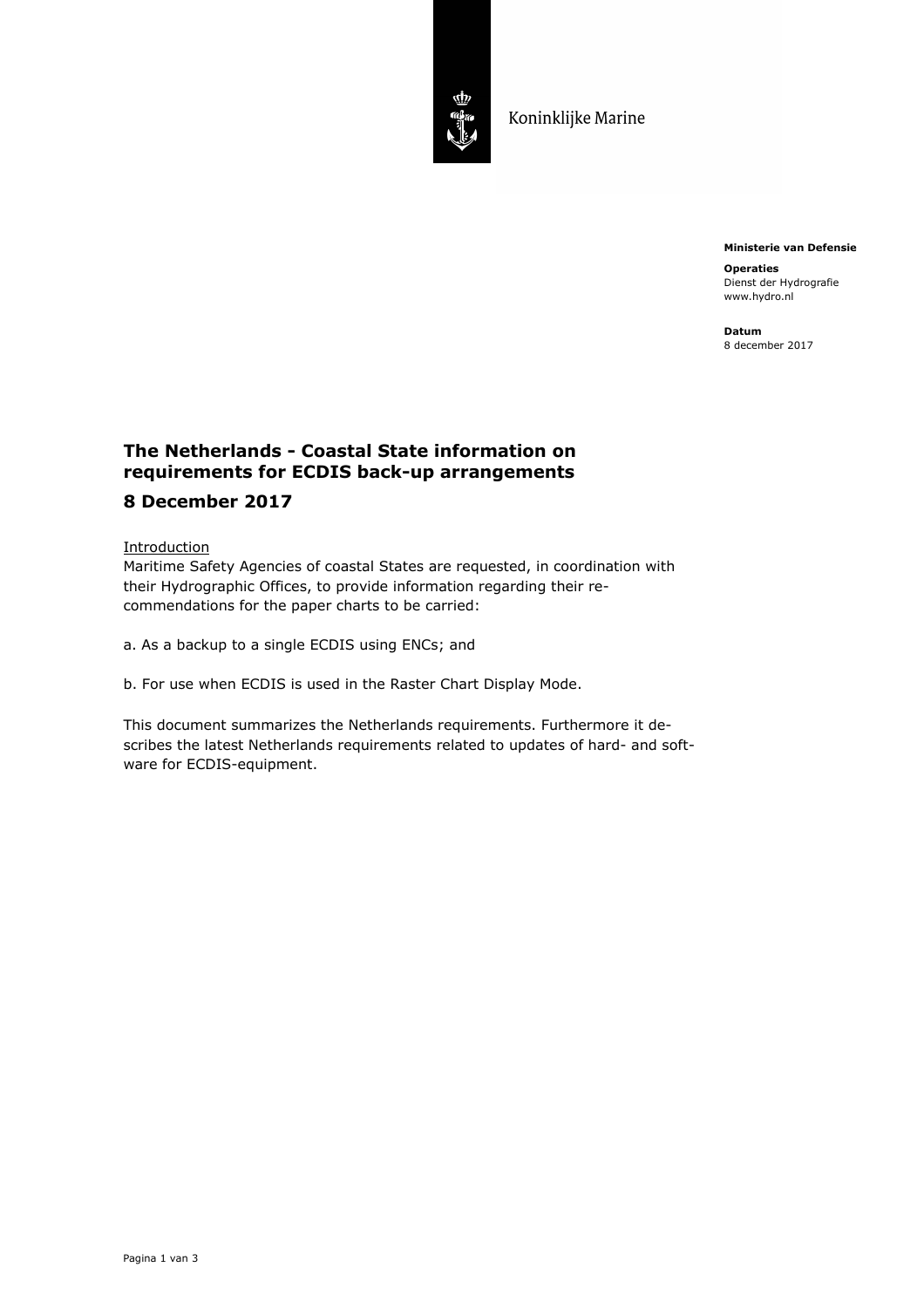- 1. Netherlands carriage and training requirements<sup>1</sup> summarized
	- SOLAS Regulations V/19 and V/27 require the carriage of adequate and up to date charts on all ships.
	- In the event ECDIS is used to meet the chart carriage requirements, and in use as the primary navigation system and in cases where ECDIS is a compulsory requirement, back-up arrangements are required in accordance with SOLAS V/19.2.1.5.
	- Paper nautical charts may be used for this, but under certain conditions (see full text), if a ship is equipped with a second ECDIS, as back-up for the primary ECDIS, this second ECDIS can also be accepted as back-up.
- 2. Status of ENC coverage in the Netherlands

Complete ENC coverage achieved in all appropriate usage bands for North Sea area and Caribbean Netherlands. Therefore the application of Raster Navigational Charts (RNC) in relation to SOLAS-requirements is not relevant for the NL charting area.

- 3. Consequences for the paper charts to be carried
- a. As a backup to a single ECDIS using ENCs;
	- a complete set of up to date paper charts, readily available, for the voyage to be undertaken is required.
- b. For use when ECDIS is used in the Raster Chart Display Mode.
	- not relevant (see para 2).
- 4. List of paper charts
	- charts listed in HP7<sup>2</sup> (Product catalogue of the NL Hydrographic Office)
	- $\bullet$  equivalent charts issued officially by another Hydrographic Office<sup>3</sup>.
- 5. Up-to-date ness of systems to latest standards

It is the view of the Netherlands that from 1 September 2017 ECDIS systems which do not fulfil hard- and software requirements, and subsequently cannot present ENC's according to the latest IHO standards, cannot be considered as meeting the chart carriage requirements of SOLAS V reg. 19.2.1.4, nor as meeting the qualification of 'up to date' nautical charts referred to in SOLAS V reg. 27 (full text see next page).

i<br>I

**Operaties**  Dienst der Hydrografie

**Datum**  8 december 2017

<sup>&</sup>lt;sup>1</sup> full text available

in Dutch at https://www.ilent.nl/onderwerpen/wet--en-regelgeving-zeevaart/ecdis

in English at https://english.ilent.nl/themes/developments-legislation-seagoing-vessels/ecdis

<sup>&</sup>lt;sup>2</sup> https://english.defensie.nl/topics/hydrography/distribution-of-nautical-charts-and-publications go to catalogue HP7

<sup>&</sup>lt;sup>3</sup> Names of States that produce derived charts: France, United Kingdom, United States